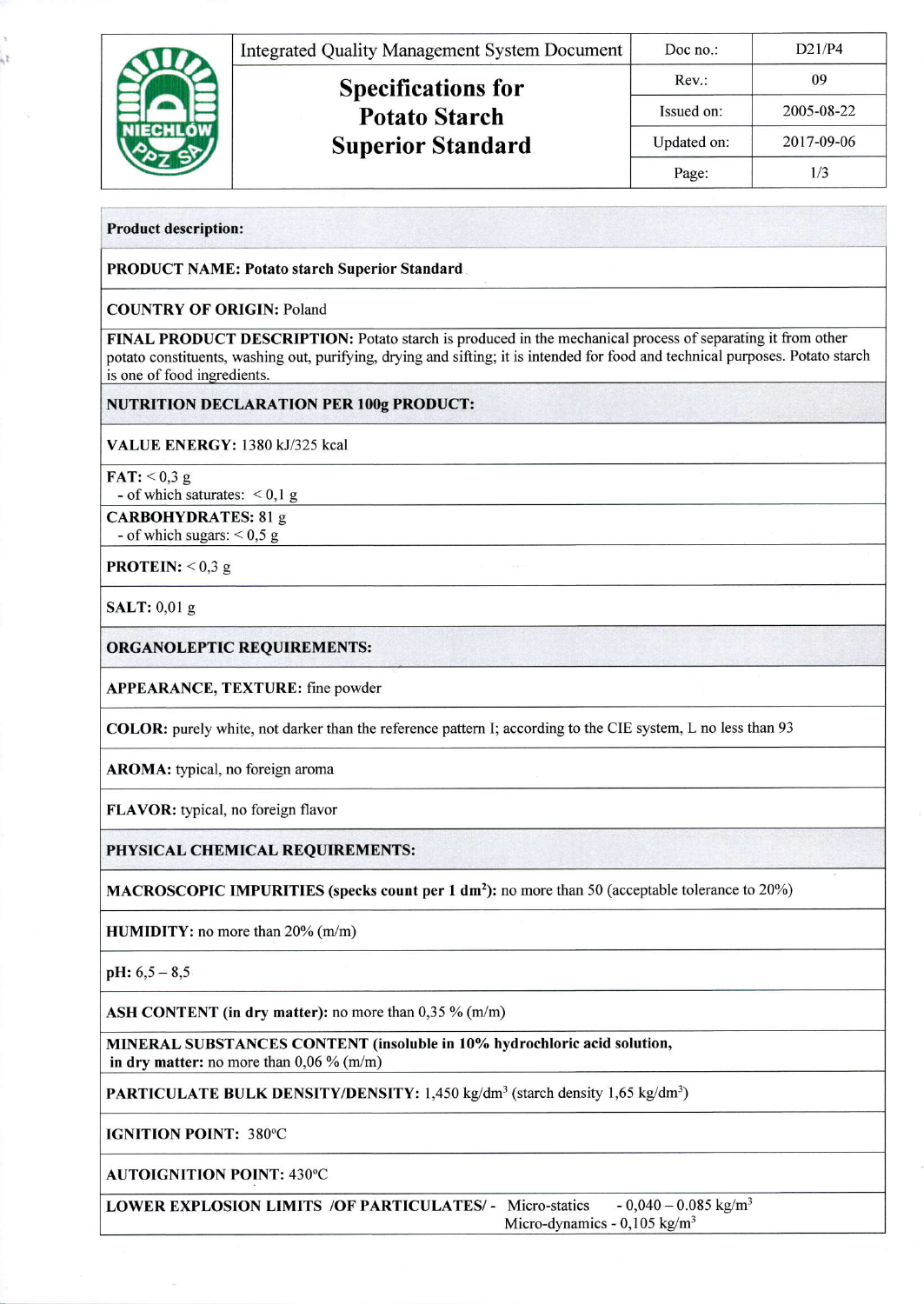

|  |  |  | SULFUR DIOXIDE CONTENT: no more than 10 mg/kg |  |  |
|--|--|--|-----------------------------------------------|--|--|
|--|--|--|-----------------------------------------------|--|--|

CONTENT OF METALS HARMFUL TO HEALTH (in mg/kg), no more than:

| - arsenic | 0.10 |  |
|-----------|------|--|
| - cadmium | 0,10 |  |
| - lead    | 0,10 |  |
| - mercury | 0,05 |  |

**HIGHEST ACCEPTABLE LEVEL OF PESTICIDE RESIDUE** – according to the Act dated August  $25<sup>th</sup>$ , 2006 on the safety of foodstuff and feeding; Ordinance no. 396/2005 and subsequent amendments.

MICROBIOLOGICAL REQUIREMENTS:

TOTAL MICROBE COUNT: no more than 10 000 in 1 g

TOTAL YEAST COUNT: no more than 100 in I g

TOTAL MOLD COUNT: no more than 500 in 1 g

PRESENCE OF STAPHYLOCOCCUS AUREUS : absent in I g

ESCHERICHIA COLI: < 10 w I g

PRESENCE OF SALMONELLA BACTERIA: absent in 25g

OTHER REQUIREMENTS:

LIST OF INGREDIENTS:

potato starch

## PACKAGING TYPE:

- Big Bag 1000 kg, according to the client's requirements
- valve paper bags (multilayered) 25 kg
- paper bags 1 kg
- foil coated paper bags (heat sealed) 0,5 kg

STORAGE CONDITIONS: keep in a dry place. Dry, clean and airy rooms, free of foreign scents.

BEST-BY DATE: Potato starch stored in original packaging in conditions compliant with the specifications retains its qualities for a period of at least five years.

BEST-BEFORE DATE: The date is preceded by the phrase "Best use before the end of...", specifying the year.

BATCH NUMBER:

identified by the date of production and shift designation.

TRANSPORT REQUIREMENTS: Use clean and dry means of transport that will protect the packagings against damage and getting wet. The product is not classified as hazardous and does not fall under the provisions of ADR.

GMO DECLARATION: The product has not been genetically modified and was produced from GMO-fiee raw materials.

ALLERGEN DECLARATION: The product does not contain any allergenic constituents.

INTENDED CONSUMER USE; Potato starch is used:

- in the food industry - as an ingredient of food concentrates,

- in the meat, baking and confectionery industry – as a raw material or production additive,

- in the pharmaceutical industry  $-$  as an additive in the production of medications,